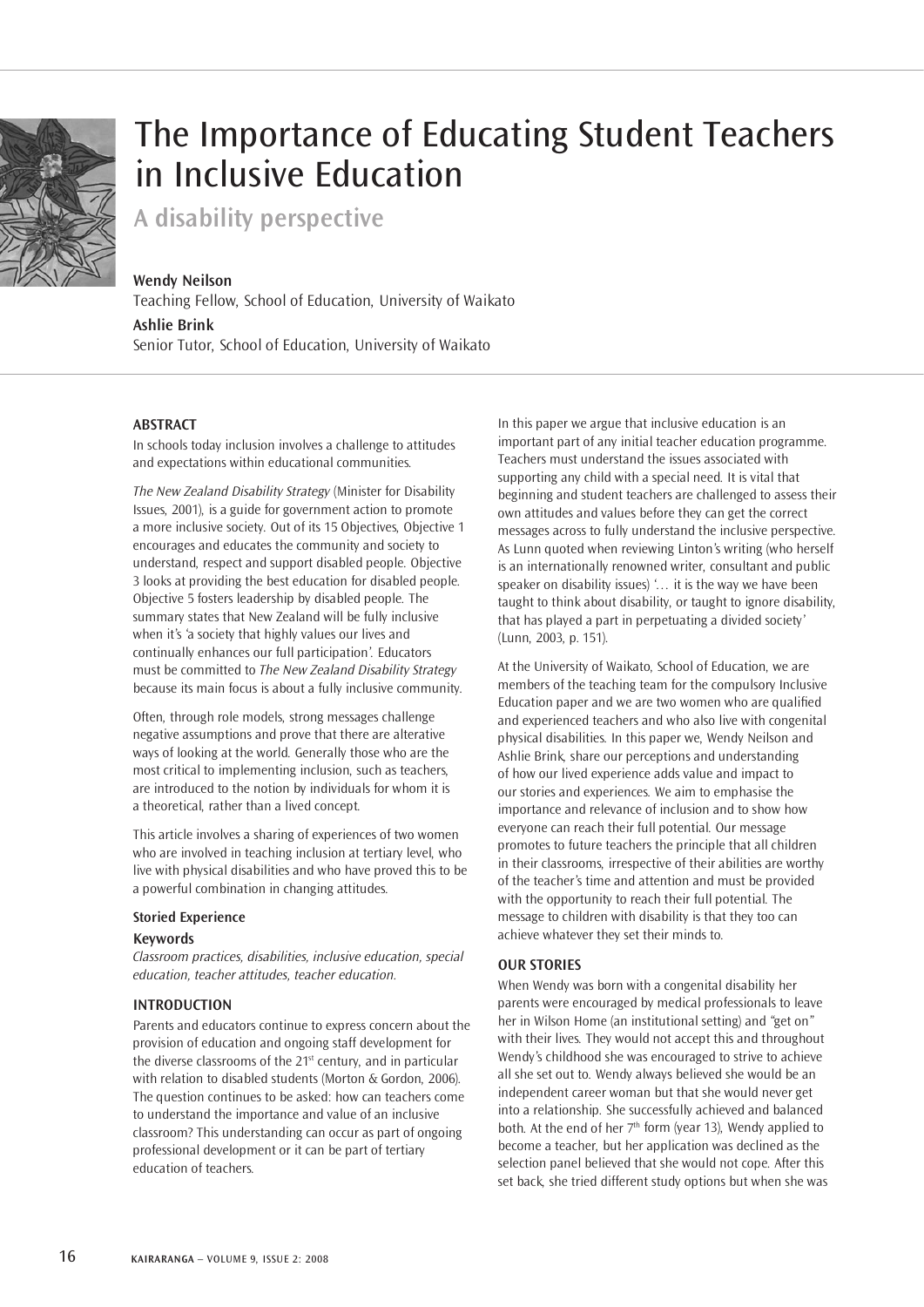about 22, made a second attempt to gain entrance into teacher training with the aim of teaching in a hospital school. She was accepted immediately, qualified with a Diploma of Teaching, and gradually completed her Bachelor and later her Master of Education. Wendy has two children and four grandchildren. She takes a leadership role in many national disability groups and firmly believes she lives the reality of all that the Inclusive Education paper, that she contributes to, advocates.

Ashlie too, was born with a congenital disability, but this was only diagnosed at two years of age as the doctors believed her parents were neurotic and in their words "typical first time parents". Ashlie, who completed all her schooling in South Africa, was the only student with a visible, physical and long term disability attending her local primary school, despite professional educators' pleas for her to attend a special school for people with physical disabilities. Ashlie was compelled to attend a special secondary school, but firmly believes it was to her advantage and has made her the strong person she is today.

Like Wendy, Ashlie has always wanted to work with children in a hospital setting, ideally as a paediatrician, but realistically as a teacher. She too has completed her Diploma of Teaching, Bachelor of Education and a Master of Special Education. Ashlie is also a member of various national disability groups and believes strongly that, as an educator in a tertiary setting, she can make a difference to the lives of children with special needs through the students she teaches in her Inclusive Education classes at the University of Waikato.

## **Attitudes**

The literature indicates very clearly that attitudes present the biggest barrier for people with disabilities (Ballard, 1994; Davis, 1997; Hillyer, 1993; Munford, 1994; Woodhill, 1994). It is the negative attitudes of individuals that so often create the barriers for those out in the community who experience the joys and challenges of diversity. 'People's assumptions and expectations about disabled people often form the biggest barriers' (Disabled Persons Assembly, 2004, p. 8). It is imperative that in today's world we create awareness amongst children in classrooms and those who teach them, and that everyone deserves to be recognised and valued for their individuality and diversity. The United Nations (2007) emphatically states that it is not one's disability that hinders full and effective participation in society, but rather it is the attitudinal and environmental barriers. Disabled people seek to be fully included in all aspects of society and the economy and thus, it is essential that children are taught from an early age that like most people, disabled people just want to live everyday lives (Disabled Persons Assembly, 2004). It is this principle that underpins what we teach but more than this, it is a principle that we live by as women with disabilities. For our students it is more than rhetoric, it is reality.

## **Legislation**

New Zealand legislation and policy on equity and rights for people with disability includes the *Human Rights Act* (1993), The *Education Act* (1989), *Building Act* (1991), *NZ Building Code 4121* and the *Disability Strategy* (Minister for Disability Issues, 2001). One of the most relevant and significant documents for people with disabilities in New Zealand today is the *Disability Strategy: Making a world of difference*. This strategy aims to eliminate barriers wherever they exist. It is a framework that is set to ensure that government departments and their agencies consider and consult with people with disability before making decisions.

The *Disability Strategy* has 15 objectives. However, the most applicable in this context are:

- Objective 1 which encourages and educates for a non-disabling society;
- Objective 2 ensures the rights of disabled people;
- Objective 3 looks at providing the best education for disabled people and within this theme are eight aims; and
- Objective 5 fosters leadership by disabled people. (Minister for Disability Issues, 2001)

The summary of the *Disability Strategy* (Minister for Disability Issues, 2001) proposes that New Zealand will be fully inclusive when it is 'a society that highly values our lives and continually enhances our full participation' (p. 1). Again, we are living this reality as members of the team focusing on inclusive education, and it is essential that we are committed to the *Disability Strategy* because its main focus is about having a fully inclusive community in the future. Slee (2001) emphasises that those who argue for social justice in education should continue to validate the ideas of justice in education for disabled people.

The New Zealand *Education Act* (1989) enables "all" children from 5 years of age, the right to attend their local school until the end of the year in which they turn 20 (Department of Education, 1988). Within this Act, children with special education needs have the same rights to enrol and to be educated at state schools as other students. This has created challenges for schools, teachers and students. Prior to the Act, an increasing number of children with special education needs had been "mainstreamed" into New Zealand classrooms, based on the assumption that they would "fit" in without any major adjustment to meet their special education needs (Moore et al., 1999). Slee (2001) maintains that schools were never really meant for everyone, but inclusion speaks to the protection of rights of citizenship for all. In 1998 the Ministry of Education developed the *Special Education 2000* policy framework where the main focus was on inclusion (Ministry of Education, 1998). The aim of the policy was to develop schools to fit, nurture and support the education and social needs of every student (Moore et al., 1999). Currently the Special Education 2000 policy (Ministry of Education, 1998) guides teachers, pupils and parents towards inclusion with the ultimate aim, '… to achieve, over the next decade, a world class inclusive education system that provides learning opportunities of equal quality to all students' (Ministry of Education, 1996, p. 5).

That decade is nearly over.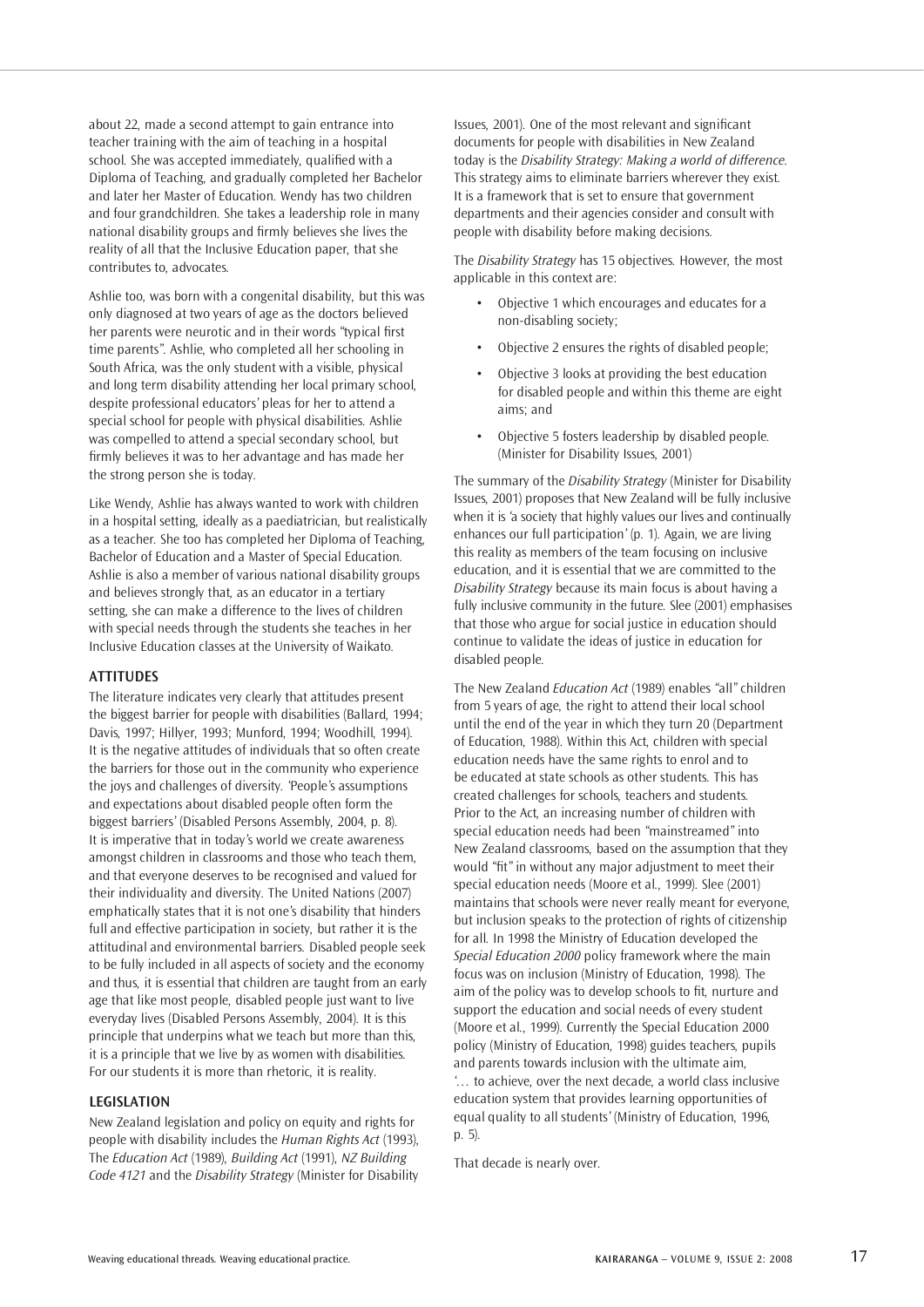#### **Inclusive Education**

Initial teacher education in the 21st century must be comprehensive enough to fully equip an individual to meet the opportunities and challenges of the inclusive classroom and school. It is essential that those designing and delivering these programmes as well as those receiving them, understand the complexities of individual difference in the classroom (Morton & Gordon, 2006).

New Zealand is a country of approximately four million people with a range of state supported and a number of privately operated teacher education institutions and a number of privately operated education providers. Students from some of these organisations receive limited coverage, sometimes only three hours of a three year paper, in inclusive education (Morton & Gordon, 2006). Some providers offer no direct content in inclusive education, while others, such as the University of Waikato, offer a single compulsory full paper on the topic. Slee (2001) acknowledges that 'we should strive against the notion that compulsory special education units for trainee teachers is better than nothing' (p. 175). Where there is little coverage of diversity in the classroom during their teacher education, we have had personal feedback from many teachers that they feel lost, totally overwhelmed and totally unprepared when they face children with specific learning and behavioural needs.

Wylie's (2000) review of the *Special Education 2000* policy recommended all teacher education providers be required to incorporate inclusive education papers in their core training. In addition, she recommended the appointment of a coordinator in every school to provide ongoing support and professional development, to keep resources up to date, and to network with other educational professionals and organisations. These recommendations have not been implemented (O'Brien & Ryba cited in Fraser, Moltzen & Ryba, 2005).

At the School of Education at the University of Waikato, the compulsory Inclusive Education paper covers a wide and varied range of student diversity in its content. The focus is on encouraging the student teachers to value difference and to celebrate diversity. As is true of all areas of teaching, teacher passion and commitment is a crucial component in determining how the learners engage with the content. However, effective teachers also know their subject matter well. Therefore, in essence mathematicians are suited to teach mathematics, and an artist, art. In the same manner, the perspectives and experiences of those who know the realities of inclusion are well placed to advocate and educate about how to include. Unlike curriculum subjects, inclusion is not an area that a classroom teacher can focus on for an hour a day. Each student teacher is challenged to examine their own attitudes and consider how, as leaders of the classroom, they can influence children's understanding and acceptance of diversity of difference. Knowing that students and some teachers have developed techniques for dealing with students with special needs through special education practices will make regular teachers more inclusive (Slee, 2001).

## **Role Models**

As tertiary educators, we believe that teachers hold the future in their hands. Teachers generally are the role models who influence how children see the world and how they will react to it. It is imperative in today's world that we prepare children to value and celebrate the diversity that they will experience in the classroom and the world, when they become adults. As we prepare the teachers of the future, it is vital that we guide them to have 'both a concern for equity and recognition of diversity' (McKay, 2002, p. 162).

In so many areas, whether it be sport, media or education, the value of role models is acknowledged as a very effective and a very powerful way of getting a message across. Positive role models show how challenges can be overcome and how people can achieve great things. Often through role models, strong messages challenge negative assumptions and demonstrate that there are alternative ways of looking at the world.

As a child with a disability growing up in the 1950s and 60s, there were several role models that Wendy felt had a real impact on how she saw the world. Among these people were Helen Keller, June Opie, Douglas Bader and Theodore Roosevelt. Wendy can remember their stories inspired her to feel that the sky was the limit and that any barriers she felt might stop her aiming high were all in her own mind. These people all had significant disabilities that had not stopped them becoming high achievers.

Ashlie does not remember having such role models when she grew up in South Africa. She was always encouraged by her family to try everything and anything she wanted to as she was the only one who knew her own limits. However, as a young child Ashlie was inspired by a movie based on a true story called "Caroline". Caroline was from a very wealthy family and was never encouraged to do anything for herself because she had cerebral palsy. She wore callipers on her legs and was extremely spoilt and pampered not because of her family's wealth, but because of her disability this was compensated for with gifts. Caroline loved books, but could not read, this was perceived as impossible for a young girl with a disability. She was never taught how to read because, in her day, people with disabilities were not "teachable". It was her 24-hour caregiver who secretly taught her to read because she would be dismissed for trying to teach their daughter – she was "sick" and it was not fair to get her hopes up and to believe she could amount to anything. However, Caroline's caregiver made her believe she could do anything with her life, despite what her parents said. Caroline went on to become a school teacher and is today a principal at a top American secondary school.

For the child in the classroom who lives with the challenges of diversity, a teacher with the right positive and accepting attitude can make or break the learning experience for that individual. If that teacher is a person who lives with disability the impact of them "being there and doing that" sets very positive impressions, which can have class and school wide implications. Creating positive attitudes can remove barriers so that each child can have a much better chance to reach their maximum learning potential. As women with disabilities,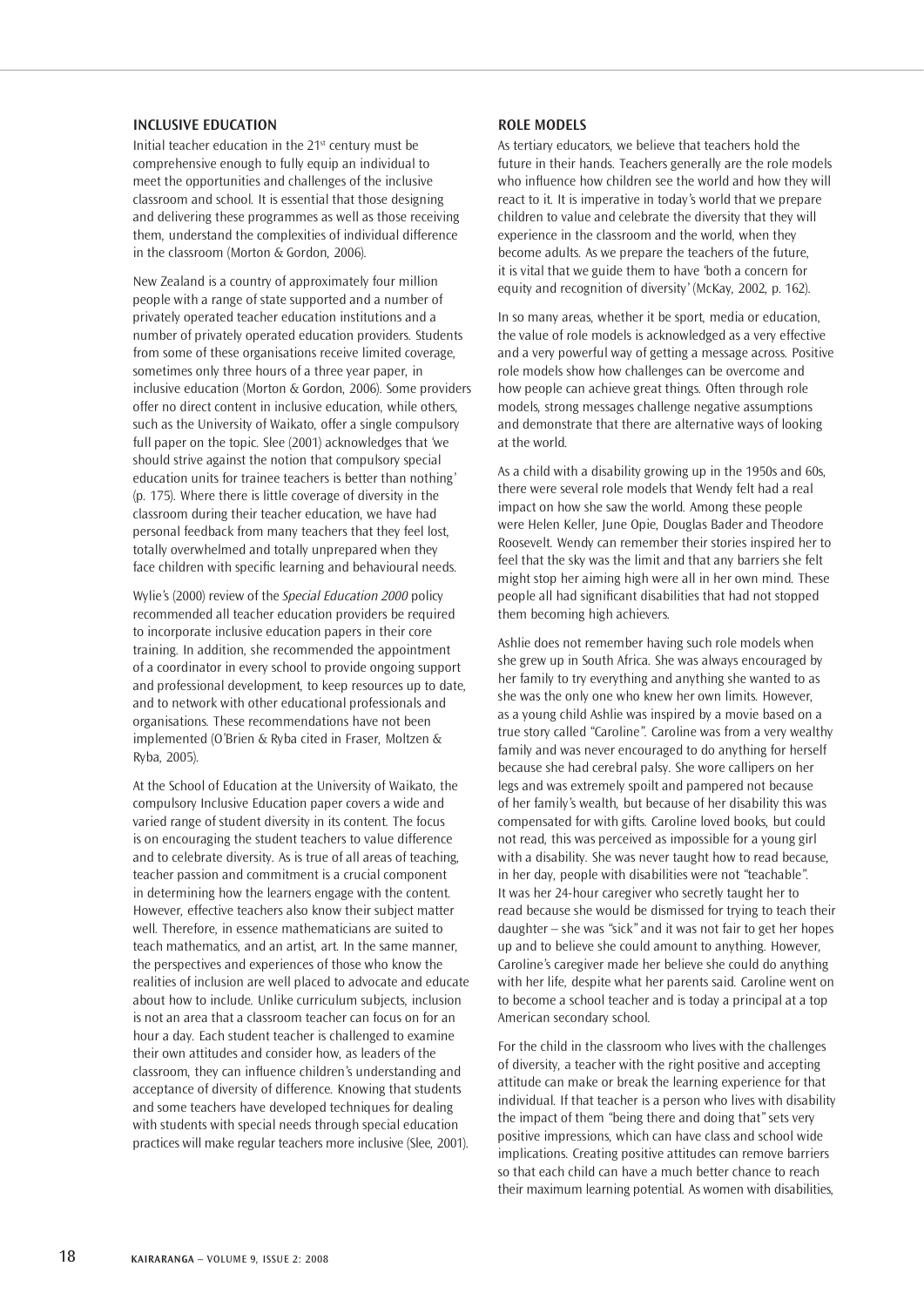teaching the topic of inclusion, the students can and do ask us about any issues and concerns they may have about teaching in an inclusive classroom and we also use our lived experience to help explain how it can be in the classroom.

What better way can the objectives of the *Disability Strategy* (Minister for Disability Issues, 2001) and government recommendations be met than by encouraging people with disabilities to train as teachers? When we engage in lectures and tutorials with our student teachers our passion and commitment to what we are talking about speaks for itself. The students understand that we speak from the heart and from the "power of knowing" and they value that perspective. It is very important to state the rest of the teaching team come from a considerable background of experience and depth and are absolutely committed to the philosophy and importance of inclusion. It is just that for Wendy and Ashlie, theirs is a lived reality.

## **When working with our student teachers**

In our compulsory paper the student teachers are challenged to become aware of the range and diversity of the children that may comprise their classroom. The issue is that they will have to be prepared to teach children from different racial, cultural and ethnic groups, different levels of ability and disability and different socio-economic backgrounds, different behavioural expectations, or children who live with abuse. Nearly always, the student teachers express fear and concern about how they will cope with such diversity in their future classrooms. As part of their preparation these future teachers will need to become familiar with the range of syndromes, disorders and disabilities that constitute the population of students with special needs (Slee, 2001). However, probably more importantly, their attitudes are challenged, they also consider various behavioural and learning strategies, cover New Zealand educational policy, look at the value of collaboration, using Individual Education Plans and the impact of sensory challenges. This paper also looks at the specific needs of Mäori learners (Macfarlane, 2004) and the challenges of children with special abilities (Moltzen & McAlpine, 1994).

Feedback from beginning teachers who have previously completed this paper highlight that they constantly reflect back to their Inclusive Education paper and value our straight-up approach to disability and the realistic examples we are able to offer as well as what is deemed politically correct and what is not. In the Inclusive Education paper we deal with the realities, give them simple coping strategies and help them to understand that their own attitudes have a significant impact on how they could be effective and caring teachers in their own classrooms. The way the teacher deals with every child in his or her classroom is a role model for the rest of the class and the way each child might respond to his or her peers. It is so important that teachers never forget this. Many teachers who have graduated from the University of Waikato's initial teacher education programmes have expressed how valuable the Inclusive Education paper has been for them (student feedback, 2007).

When preparing teachers of the future, our prime interest and responsibility as teaching staff relates to how children who personally experience diversity, or special needs, can most benefit from how we prepare their teachers. There is no empirical evidence to support our perspective, but there is qualitative feedback from teachers in the field which supports our contribution. For example, with some Resource Teachers: Learning and Behaviour (RTLB) they emphasised that during their own teacher education, classroom diversity and children's special needs had not always been addressed. They reported from their work with teachers in the classroom that teachers' attitudes have an extremely powerful impact on each child and the atmosphere and attitude of acceptance in the classroom. This in turn affects the child's self esteem and confidence and consequently their learning potential (Macfarlane, 2004).

If a child experiences diversity and difference it can have a real impact on their self-esteem, confidence, whether they are able to set goals, how they see themselves in their own world and whether they can plan for their future with confidence. This is borne out in the early years when most youngsters have not been influenced by negative events and children tend to just accept their peers with no questions asked. As children mature and listen and watch the world around them, so they are influenced to see things differently. This is where the teacher can have such a big influence by creating positive role models of acceptance and by valuing each and every member in the classroom, and by not tolerating any behaviour that is negative. For the child who lives with diversity, this helps them to feel they are valued individuals, achievers in their class, or just another individual where everyone has a place.

#### **Conclusion**

Although the philosophy, focus and intent of inclusion in our schools today is challenging and changing attitudes and expectations of all the students it serves, it still has a long way to go before those involved in education are committed to valuing the diversity of every child in the classroom. If we are to celebrate and value inclusion in the wider community, the classrooms of today need to be the models of the world for our future. Teachers must be prepared to set the example of acceptance along with valuing each and every classroom member.

There is an obligation for teachers to embrace and value the diversity of every child in their classroom. However, it is the attitude of the teacher that most strongly impacts on how every child is valued.

In New Zealand today, and looking into the future, teacher education must continue to develop a strong inclusive focus, and have this reflected in all teacher education programmes throughout the country. To enhance and value this, the teacher education providers must encourage and support more people with disability to train as teachers because these are the individuals who can best show how people with disability are more like everyone rather than different. If these teachers can then go on to be part of an inclusive education teaching team for beginning and student teachers, they can then also add the value of their own lived experience.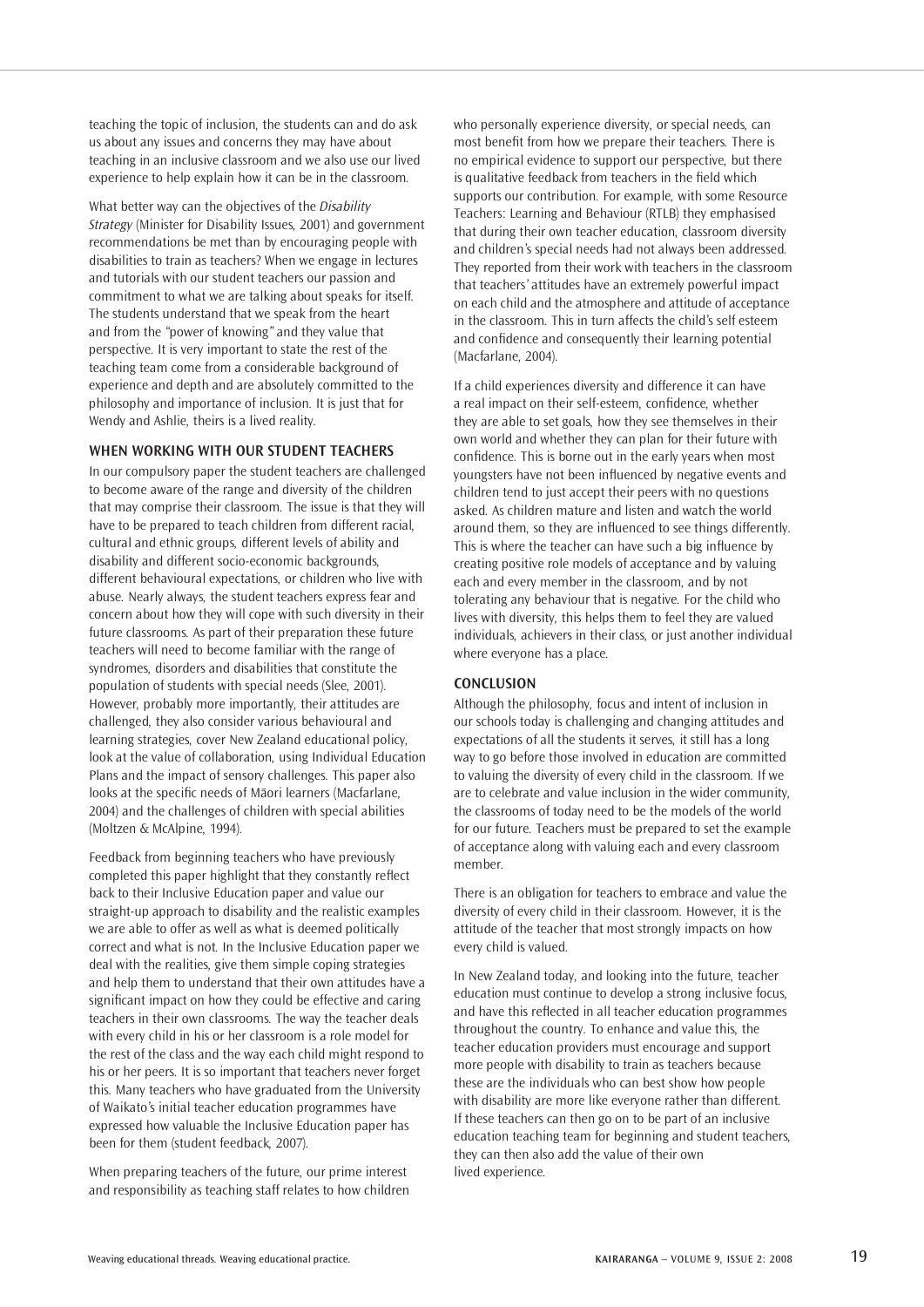## **ReferenceS**

- Ballard, K. (1994). *Disability, family, whanau and society*. Palmerston North, New Zealand: Dunmore Press.
- Davis, L. J. (1997). *The disabilities studies reader*. London: Routledge.

Department of Education. (1988). *Draft review of special education*. Wellington, New Zealand: Department of Education.

Disabled Persons Assembly. (2004). *Inclusive communities: Guidelines about disability for councils and district health boards*. Wellington: Disabled Persons Assembly (New Zealand).

Fraser D., Moltzen, R., & Ryba, K. (2005). *Learners with Special Needs in Aotearoa New Zealand* (3rd ed.). Palmerston North, New Zealand: Dunmore Press.

Hillyer, B. (1993). *Feminism and disability*. Norman OK: University of Oklahoma Press.

Inclusive Education in Aotearoa/NZ classrooms. (2007). TEHD220-07C, Hamilton, New Zealand.

*Paper Outline*. Department of Human Development and Counselling, School of Education, University of Waikato.

Keefe, E. B., Moore, V. M., & Duff, F. R.. (2006). *Listening to the experts*. Baltimore: Paul.H. Brookes.

Lunn, M. (2003). Claiming disability: Knowledge and identity. *New Zealand Journal of Disability Studies, 10*, 151–153.

Macfarlane, A. (2004). *Kia hiwa ra! Listen to culture: Mäori students' plea to educators.* Wellington, New Zealand: N<sub>7CER</sub>

McKay, G. (2002). The disappearance of disability? Thoughts on a changing culture. *British Journal of Special Education, 29*(4) 159–163.

Minister for Disability Issues. (2001). *The New Zealand disability strategy: Making a world of difference Whakanui oranga*. Wellington, New Zealand: Ministry of Health.

Ministry of Education. (1996). *Special Education 2000*. Wellington, New Zealand: Learning Media.

Ministry of Education. (1998). Special Education 2000 *Policy Documents: Phase One, Two, and Three (Policy Document)*. Wellington, New Zealand: Ministry of Education.

Ministry of Education. (2005). *Local service profiling national report*. Wellington, New Zealand: Author.

Moltzen, R., & McAlpine, D. (1994). *Gifted and talented: New Zealand perspectives.* Palmerston North, New Zealand: ERDC Press.

Moore, D., Macfarlane, A., Anderson, A., Brown, D., Timperley, H., Thomson, C., & Glynn, T. (1999). *Caught between stories: Special education in New Zealand.* Wellington, New Zealand: NZCER.

Morton, M., & Gordon, L. (2006). *Inclusive education in Aotearoa: What are we doing in initial education, professional learning and development?* Final Report to NZCCS.

Munford, R., (1994). Reclaiming our rights to citizenship. *Social Work Review,* March, 5–11.

Neilson, W. (2005). Disability: attitudes, history and discourses. In D. Fraser, R. Moltzen & K. Ryba (2005), *Learners with Special Needs in Aotearoa New Zealand*, (3rd ed., pp. 9–21). Palmerston North: Dunmore Press.

- New Zealand Government. (1989). *Education Act.* Wellington: New Zealand Government Printer.
- Slee, R. (2001). Social justice and the changing directions in educational research: The case of inclusive education. *Inclusive Education, 5*(2/3), 167–177.

Student feedback, (2007, October 23). Final farewells and notices for Inclusive Education TEHD 220 07C. Messages posted to Classforum, archived at www.waikato.ac.nz/ classforum/final farewells.

United Nations. (2007*). The right to education of persons with disabilities: Report of the special rapporteur on the right to education*. Human Rights Council: Author.

Woodhill, G. (1994). The social semiotics of disability. In M. H. Rioux & M. Bach (Eds.), *Disability is not measles: New research paradigms in disability* (pp. 201–226). North York, Ontario: Rocher Institute.

Wylie, C. (2000). *Picking up the pieces: Review of Special Education 2000.* Wellington: New Zealand Council for Educational Research. Retrieved June 10, 2007, from http://www.executive.govt.nz/minister/dalziel/wylie\_ review.pdf